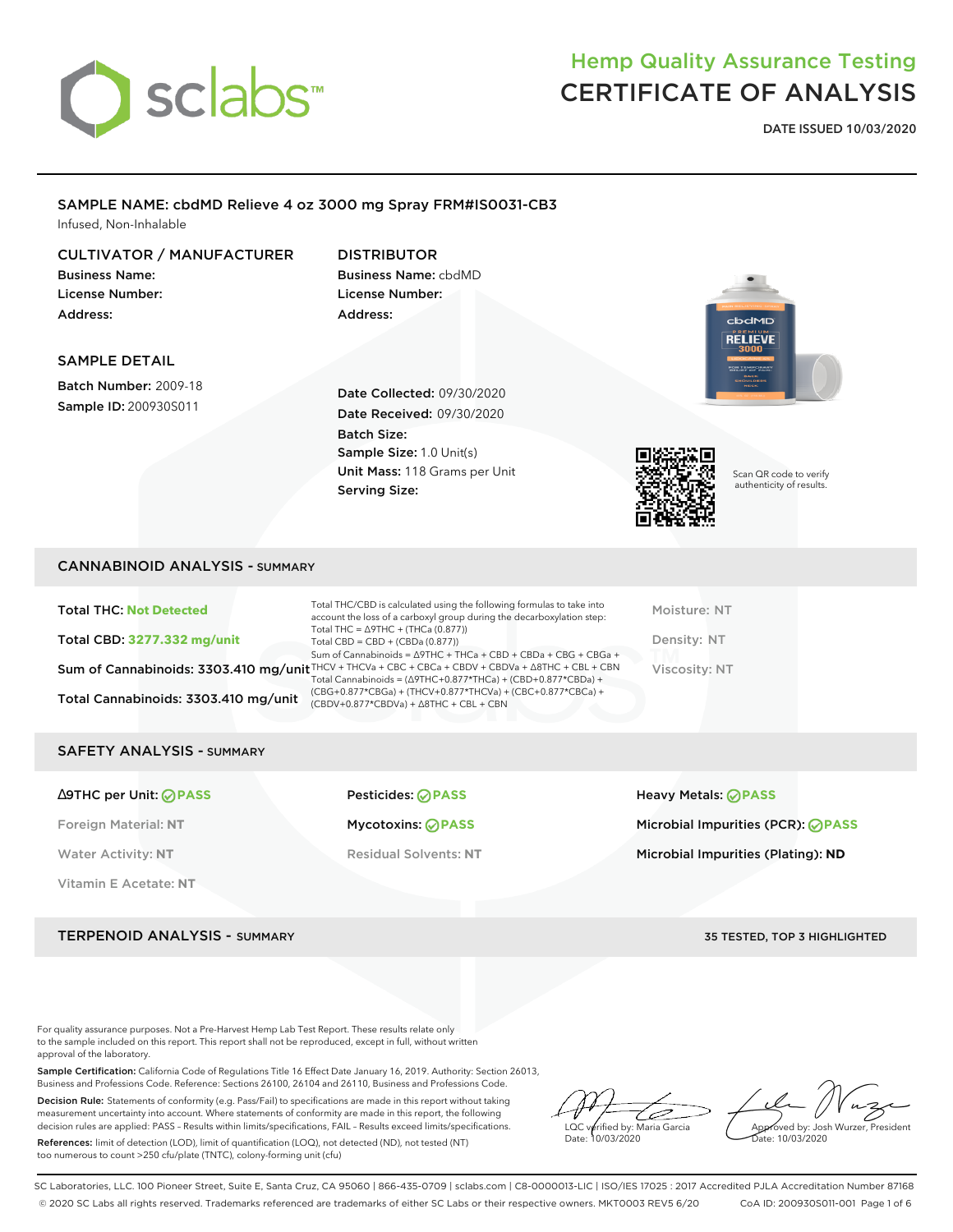

**CBDMD RELIEVE 4 OZ 3000 MG SPRAY FRM#IS0031-CB3 | DATE ISSUED 10/03/2020**



Tested by high-performance liquid chromatography with diode-array detection (HPLC-DAD).

**Method:** QSP - (1157) Analysis of Cannabinoids by HPLC-DAD

TOTAL THC: **Not Detected**

Total THC (∆9THC+0.877\*THCa)

### TOTAL CBD: **3277.332 mg/unit**

Total CBD (CBD+0.877\*CBDa)

### TOTAL CANNABINOIDS: 3303.410 mg/unit

Total Cannabinoids (Total THC) + (Total CBD) + (Total CBG) + (Total THCV) + (Total CBC) + (Total CBDV) + ∆8THC + CBL + CBN

### TOTAL CBG: 7.670 mg/unit

Total CBG (CBG+0.877\*CBGa)

### TOTAL THCV: ND

Total THCV (THCV+0.877\*THCVa)

### TOTAL CBC: ND

Total CBC (CBC+0.877\*CBCa)

#### TOTAL CBDV: 13.098 mg/unit

Total CBDV (CBDV+0.877\*CBDVa)

### **CANNABINOID TEST RESULTS -** 10/02/2020

| <b>COMPOUND</b>            | LOD/LOQ<br>(mg/g) | <b>MEASUREMENT</b><br><b>UNCERTAINTY (mg/g)</b> | <b>RESULT</b><br>(mg/g) | <b>RESULT</b><br>(%) |
|----------------------------|-------------------|-------------------------------------------------|-------------------------|----------------------|
| <b>CBD</b>                 | 0.004 / 0.011     | ±1.3304                                         | 27.774                  | 2.7774               |
| <b>CBDV</b>                | 0.002 / 0.007     | ±0.0058                                         | 0.111                   | 0.0111               |
| <b>CBG</b>                 | 0.002 / 0.005     | ±0.0040                                         | 0.065                   | 0.0065               |
| <b>CBN</b>                 | 0.001/0.004       | ±0.0017                                         | 0.045                   | 0.0045               |
| <b>A9THC</b>               | 0.002 / 0.005     | N/A                                             | <b>ND</b>               | <b>ND</b>            |
| $\triangle$ 8THC           | 0.01 / 0.02       | N/A                                             | <b>ND</b>               | <b>ND</b>            |
| <b>THCa</b>                | 0.001 / 0.002     | N/A                                             | <b>ND</b>               | <b>ND</b>            |
| <b>THCV</b>                | 0.002 / 0.008     | N/A                                             | <b>ND</b>               | <b>ND</b>            |
| <b>THCVa</b>               | 0.002 / 0.005     | N/A                                             | <b>ND</b>               | <b>ND</b>            |
| <b>CBDa</b>                | 0.001 / 0.003     | N/A                                             | <b>ND</b>               | <b>ND</b>            |
| <b>CBDVa</b>               | 0.001 / 0.003     | N/A                                             | <b>ND</b>               | <b>ND</b>            |
| <b>CBGa</b>                | 0.002 / 0.006     | N/A                                             | <b>ND</b>               | <b>ND</b>            |
| <b>CBL</b>                 | 0.003 / 0.008     | N/A                                             | <b>ND</b>               | <b>ND</b>            |
| <b>CBC</b>                 | 0.003 / 0.010     | N/A                                             | <b>ND</b>               | <b>ND</b>            |
| <b>CBCa</b>                | 0.001 / 0.004     | N/A                                             | <b>ND</b>               | <b>ND</b>            |
| <b>SUM OF CANNABINOIDS</b> |                   |                                                 | 27.995 mg/g             | 2.7995%              |

#### Unit Mass: 118 Grams per Unit

| ∆9THC per Unit                     | 1100 per-package limit | ND               | <b>PASS</b> |
|------------------------------------|------------------------|------------------|-------------|
| <b>Total THC per Unit</b>          |                        | <b>ND</b>        |             |
| <b>CBD</b> per Unit                |                        | 3277.332 mg/unit |             |
| <b>Total CBD per Unit</b>          |                        | 3277.332 mg/unit |             |
| Sum of Cannabinoids per Unit       |                        | 3303.410 mg/unit |             |
| <b>Total Cannabinoids per Unit</b> |                        | 3303.410 mg/unit |             |

#### **MOISTURE TEST RESULT Not Tested DENSITY TEST RESULT Not Tested VISCOSITY TEST RESULT Not Tested**



SC Laboratories, LLC. 100 Pioneer Street, Suite E, Santa Cruz, CA 95060 | 866-435-0709 | sclabs.com | C8-0000013-LIC | ISO/IES 17025 : 2017 Accredited PJLA Accreditation Number 87168 © 2020 SC Labs all rights reserved. Trademarks referenced are trademarks of either SC Labs or their respective owners. MKT0003 REV5 6/20 CoA ID: 200930S011-001 Page 2 of 6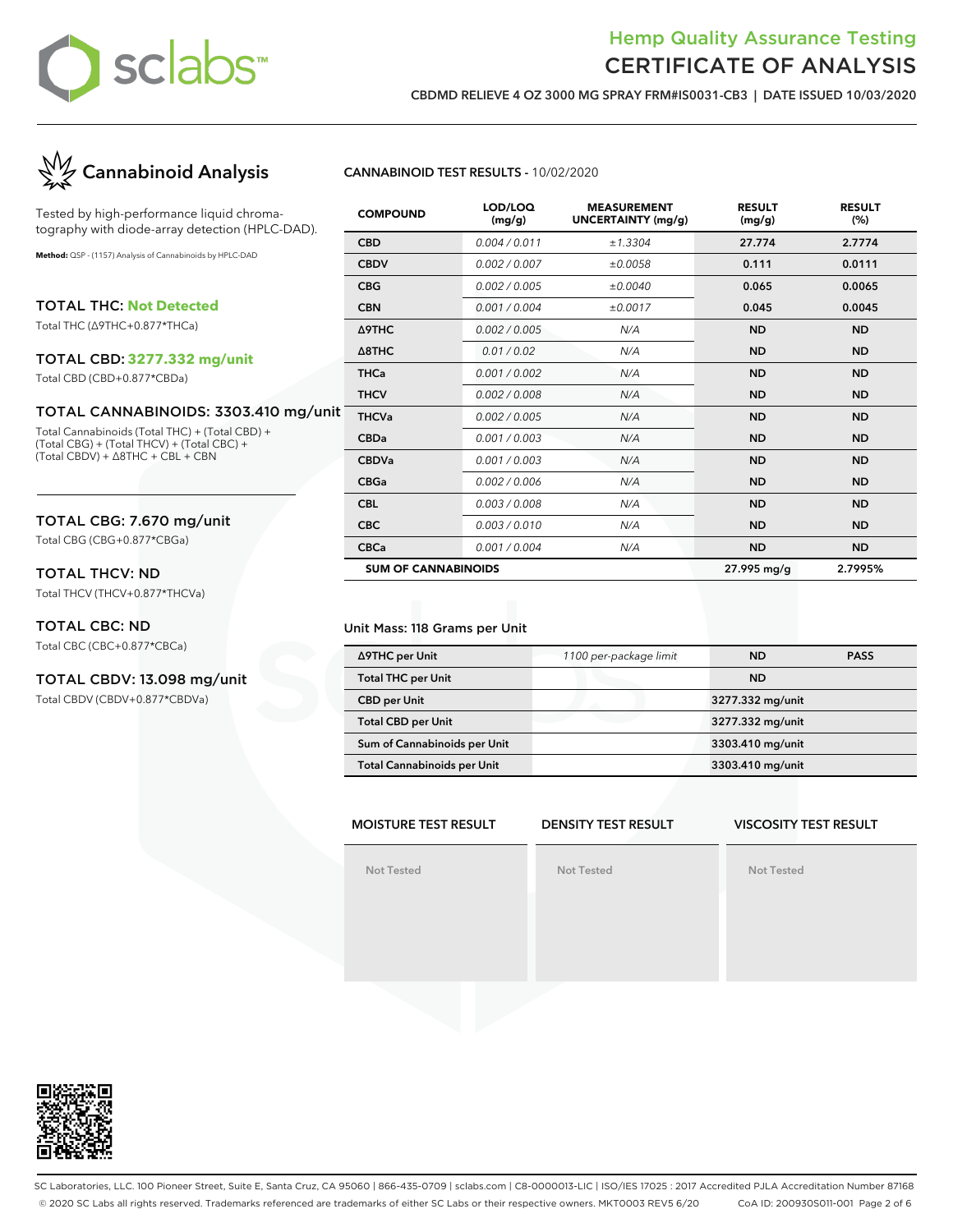

**CBDMD RELIEVE 4 OZ 3000 MG SPRAY FRM#IS0031-CB3 | DATE ISSUED 10/03/2020**

## **Terpenoid Analysis**

Terpene analysis utilizing gas chromatographyflame ionization detection (GC-FID). Terpenes are the aromatic compounds that endow cannabis with their unique scent and effect. Following are the primary terpenes detected.

**Method:** QSP - (1192) Analysis of Terpenoids by GC-FID

**TERPENOID TEST RESULTS -** 10/03/2020

| <b>COMPOUND</b>         | LOD/LOQ<br>(mg/g) | <b>MEASUREMENT</b><br>UNCERTAINTY (mg/g) | <b>RESULT</b><br>(mg/g) | <b>RESULT</b><br>(%) |
|-------------------------|-------------------|------------------------------------------|-------------------------|----------------------|
| $\alpha$ Pinene         | 0.03 / 0.09       | N/A                                      | <b>ND</b>               | <b>ND</b>            |
| Camphene                | 0.04 / 0.11       | N/A                                      | <b>ND</b>               | <b>ND</b>            |
| Sabinene                | 0.04 / 0.11       | N/A                                      | <b>ND</b>               | <b>ND</b>            |
| $\beta$ Pinene          | 0.04 / 0.11       | N/A                                      | <b>ND</b>               | <b>ND</b>            |
| <b>Myrcene</b>          | 0.04 / 0.11       | N/A                                      | <b>ND</b>               | <b>ND</b>            |
| $\alpha$ Phellandrene   | 0.05 / 0.1        | N/A                                      | <b>ND</b>               | <b>ND</b>            |
| 3 Carene                | 0.04 / 0.1        | N/A                                      | <b>ND</b>               | <b>ND</b>            |
| $\alpha$ Terpinene      | 0.04 / 0.1        | N/A                                      | <b>ND</b>               | <b>ND</b>            |
| Limonene                | 0.02 / 0.05       | N/A                                      | <b>ND</b>               | ND                   |
| Eucalyptol              | 0.03 / 0.08       | N/A                                      | <b>ND</b>               | <b>ND</b>            |
| Ocimene                 | 0.03 / 0.09       | N/A                                      | <b>ND</b>               | <b>ND</b>            |
| $\gamma$ Terpinene      | 0.04 / 0.1        | N/A                                      | <b>ND</b>               | <b>ND</b>            |
| Sabinene Hydrate        | 0.02 / 0.07       | N/A                                      | <b>ND</b>               | <b>ND</b>            |
| Fenchone                | 0.04 / 0.12       | N/A                                      | <b>ND</b>               | <b>ND</b>            |
| <b>Terpinolene</b>      | 0.03 / 0.09       | N/A                                      | <b>ND</b>               | ND                   |
| Linalool                | 0.03 / 0.08       | N/A                                      | <b>ND</b>               | <b>ND</b>            |
| Fenchol                 | 0.03 / 0.09       | N/A                                      | <b>ND</b>               | <b>ND</b>            |
| (-)-Isopulegol          | 0.02 / 0.05       | N/A                                      | <b>ND</b>               | <b>ND</b>            |
| Camphor                 | 0.1 / 0.2         | N/A                                      | <b>ND</b>               | <b>ND</b>            |
| Isoborneol              | 0.04 / 0.1        | N/A                                      | <b>ND</b>               | <b>ND</b>            |
| <b>Borneol</b>          | 0.1 / 0.2         | N/A                                      | <b>ND</b>               | ND                   |
| Menthol                 | 0.03 / 0.09       | N/A                                      | <b>ND</b>               | <b>ND</b>            |
| <b>Terpineol</b>        | 0.02 / 0.07       | N/A                                      | <b>ND</b>               | <b>ND</b>            |
| Nerol                   | 0.03 / 0.09       | N/A                                      | <b>ND</b>               | <b>ND</b>            |
| R-(+)-Pulegone          | 0.03 / 0.09       | N/A                                      | <b>ND</b>               | <b>ND</b>            |
| Geraniol                | 0.02 / 0.07       | N/A                                      | <b>ND</b>               | <b>ND</b>            |
| <b>Geranyl Acetate</b>  | 0.02 / 0.06       | N/A                                      | <b>ND</b>               | ND                   |
| $\alpha$ Cedrene        | 0.02 / 0.07       | N/A                                      | <b>ND</b>               | <b>ND</b>            |
| $\beta$ Caryophyllene   | 0.02 / 0.07       | N/A                                      | <b>ND</b>               | <b>ND</b>            |
| $\alpha$ Humulene       | 0.02 / 0.05       | N/A                                      | <b>ND</b>               | ND                   |
| Valencene               | 0.01 / 0.03       | N/A                                      | <b>ND</b>               | ND,                  |
| Nerolidol               | 0.3 / 0.8         | N/A                                      | <b>ND</b>               | ND                   |
| Caryophyllene Oxide     | 0.04 / 0.11       | N/A                                      | <b>ND</b>               | <b>ND</b>            |
| Guaiol                  | 0.03 / 0.09       | N/A                                      | <b>ND</b>               | ND                   |
| Cedrol                  | 0.04 / 0.11       | N/A                                      | <b>ND</b>               | ND                   |
| $\alpha$ Bisabolol      | 0.02 / 0.07       | N/A                                      | <b>ND</b>               | ND                   |
| <b>TOTAL TERPENOIDS</b> |                   |                                          | ND                      | <b>ND</b>            |



SC Laboratories, LLC. 100 Pioneer Street, Suite E, Santa Cruz, CA 95060 | 866-435-0709 | sclabs.com | C8-0000013-LIC | ISO/IES 17025 : 2017 Accredited PJLA Accreditation Number 87168 © 2020 SC Labs all rights reserved. Trademarks referenced are trademarks of either SC Labs or their respective owners. MKT0003 REV5 6/20 CoA ID: 200930S011-001 Page 3 of 6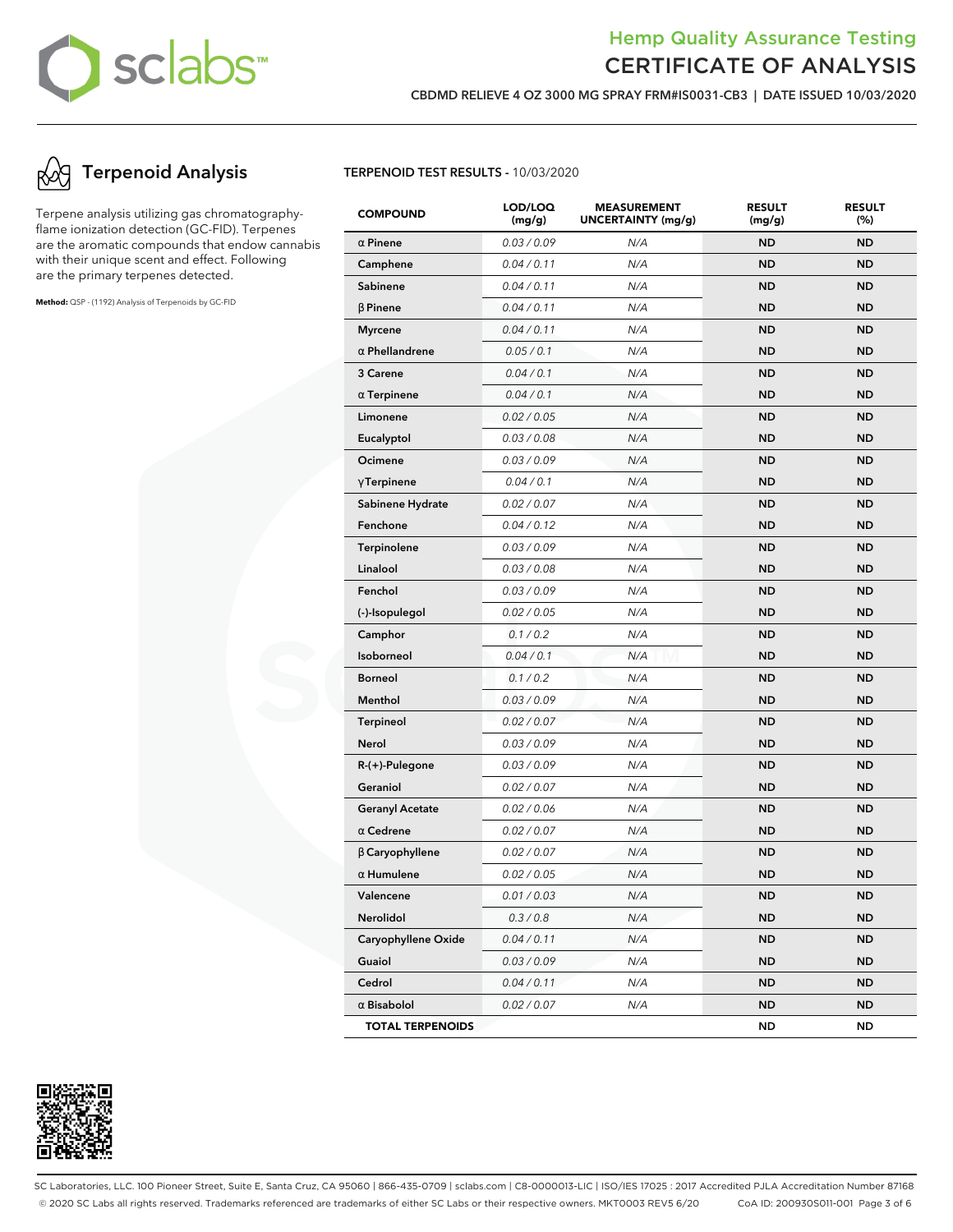

**CBDMD RELIEVE 4 OZ 3000 MG SPRAY FRM#IS0031-CB3 | DATE ISSUED 10/03/2020**

### **Pesticide Analysis**

#### **CATEGORY 1 AND 2 PESTICIDES**

Pesticide and plant growth regulator analysis utilizing high-performance liquid chromatography-mass spectrometry (HPLC-MS) or gas chromatography-mass spectrometry (GC-MS). \*GC-MS utilized where indicated.

**Method:** QSP - (1212) Analysis of Pesticides and Mycotoxins by LC-MS or QSP - (1213) Analysis of Pesticides by GC-MS

### **CATEGORY 1 PESTICIDE TEST RESULTS -** 10/02/2020 **PASS**

| <b>COMPOUND</b>          | LOD/LOQ<br>$(\mu g/g)$ | <b>ACTION LIMIT</b><br>$(\mu q/q)$ | <b>MEASUREMENT</b><br>UNCERTAINTY (µq/q) | <b>RESULT</b><br>$(\mu g/g)$ | <b>RESULT</b> |
|--------------------------|------------------------|------------------------------------|------------------------------------------|------------------------------|---------------|
| Aldicarb                 | 0.03/0.09              | $>$ LOD                            | N/A                                      | <b>ND</b>                    | <b>PASS</b>   |
| Carbofuran               | 0.01 / 0.04            | $\ge$ LOD                          | N/A                                      | <b>ND</b>                    | <b>PASS</b>   |
| Chlordane*               | 0.03 / 0.08            | $\ge$ LOD                          | N/A                                      | <b>ND</b>                    | <b>PASS</b>   |
| Chlorfenapyr*            | 0.03/0.10              | $\ge$ LOD                          | N/A                                      | <b>ND</b>                    | <b>PASS</b>   |
| Chlorpyrifos             | 0.02 / 0.06            | $\ge$ LOD                          | N/A                                      | <b>ND</b>                    | <b>PASS</b>   |
| Coumaphos                | 0.02 / 0.06            | $\ge$ LOD                          | N/A                                      | <b>ND</b>                    | <b>PASS</b>   |
| Daminozide               | 0.03/0.10              | $>$ LOD                            | N/A                                      | <b>ND</b>                    | <b>PASS</b>   |
| <b>DDVP</b> (Dichlorvos) | 0.02 / 0.07            | $\ge$ LOD                          | N/A                                      | <b>ND</b>                    | <b>PASS</b>   |
| Dimethoate               | 0.02 / 0.07            | $\ge$ LOD                          | N/A                                      | <b>ND</b>                    | <b>PASS</b>   |
| Ethoprop(hos)            | 0.03 / 0.08            | $\ge$ LOD                          | N/A                                      | <b>ND</b>                    | <b>PASS</b>   |
| Etofenprox               | 0.02 / 0.05            | $\ge$ LOD                          | N/A                                      | <b>ND</b>                    | <b>PASS</b>   |
| Fenoxycarb               | 0.02 / 0.06            | $\ge$ LOD                          | N/A                                      | <b>ND</b>                    | <b>PASS</b>   |
| Fipronil                 | 0.02 / 0.06            | $\ge$ LOD                          | N/A                                      | <b>ND</b>                    | <b>PASS</b>   |
| Imazalil                 | 0.02 / 0.06            | $>$ LOD                            | N/A                                      | <b>ND</b>                    | <b>PASS</b>   |
| <b>Methiocarb</b>        | 0.02 / 0.06            | $>$ LOD                            | N/A                                      | <b>ND</b>                    | <b>PASS</b>   |
| Methyl parathion         | 0.03/0.10              | $\ge$ LOD                          | N/A                                      | <b>ND</b>                    | <b>PASS</b>   |
| <b>Mevinphos</b>         | 0.03/0.09              | $\ge$ LOD                          | N/A                                      | <b>ND</b>                    | <b>PASS</b>   |
| Paclobutrazol            | 0.02 / 0.05            | $\ge$ LOD                          | N/A                                      | <b>ND</b>                    | <b>PASS</b>   |
| Propoxur                 | 0.02 / 0.06            | $\ge$ LOD                          | N/A                                      | <b>ND</b>                    | <b>PASS</b>   |
| Spiroxamine              | 0.02 / 0.05            | $\ge$ LOD                          | N/A                                      | <b>ND</b>                    | <b>PASS</b>   |
| Thiacloprid              | 0.03 / 0.07            | $\ge$ LOD                          | N/A                                      | <b>ND</b>                    | <b>PASS</b>   |
|                          |                        |                                    |                                          |                              |               |

### **CATEGORY 2 PESTICIDE TEST RESULTS -** 10/02/2020 **PASS**

| Abamectin           | 0.03/0.10   | 0.3            | N/A | <b>ND</b> | <b>PASS</b> |
|---------------------|-------------|----------------|-----|-----------|-------------|
| Acephate            | 0.01 / 0.04 | 5              | N/A | <b>ND</b> | <b>PASS</b> |
| Acequinocyl         | 0.02 / 0.05 | $\overline{4}$ | N/A | <b>ND</b> | <b>PASS</b> |
| Acetamiprid         | 0.02 / 0.05 | 5              | N/A | <b>ND</b> | <b>PASS</b> |
| Azoxystrobin        | 0.01/0.04   | 40             | N/A | <b>ND</b> | <b>PASS</b> |
| <b>Bifenazate</b>   | 0.01 / 0.02 | 5              | N/A | <b>ND</b> | <b>PASS</b> |
| <b>Bifenthrin</b>   | 0.01/0.02   | 0.5            | N/A | <b>ND</b> | <b>PASS</b> |
| <b>Boscalid</b>     | 0.02 / 0.06 | 10             | N/A | <b>ND</b> | <b>PASS</b> |
| Captan              | 0.2/0.5     | 5              | N/A | <b>ND</b> | <b>PASS</b> |
| Carbaryl            | 0.01 / 0.02 | 0.5            | N/A | <b>ND</b> | <b>PASS</b> |
| Chlorantraniliprole | 0.01 / 0.03 | 40             | N/A | <b>ND</b> | <b>PASS</b> |

Continued on next page



SC Laboratories, LLC. 100 Pioneer Street, Suite E, Santa Cruz, CA 95060 | 866-435-0709 | sclabs.com | C8-0000013-LIC | ISO/IES 17025 : 2017 Accredited PJLA Accreditation Number 87168 © 2020 SC Labs all rights reserved. Trademarks referenced are trademarks of either SC Labs or their respective owners. MKT0003 REV5 6/20 CoA ID: 200930S011-001 Page 4 of 6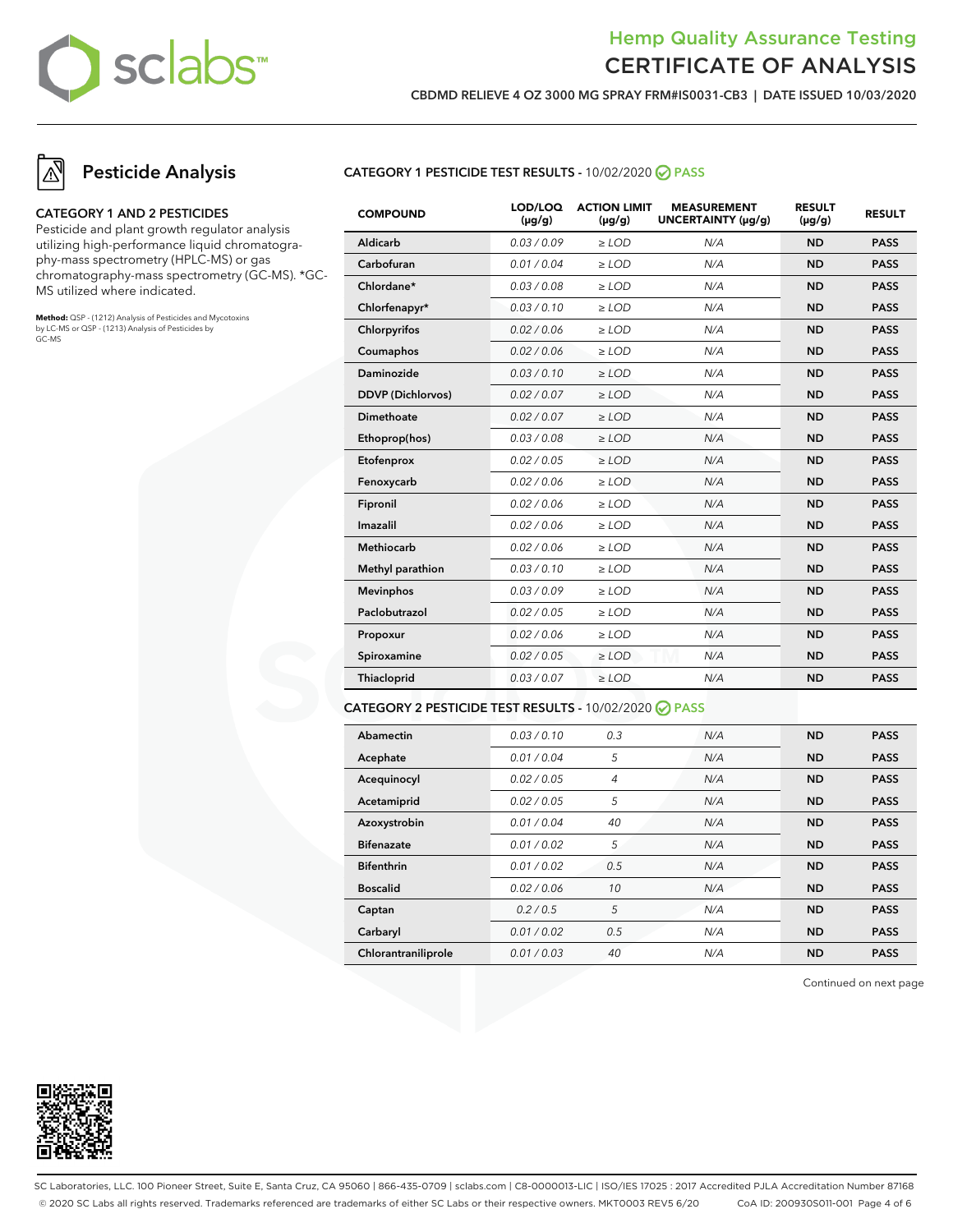

**CBDMD RELIEVE 4 OZ 3000 MG SPRAY FRM#IS0031-CB3 | DATE ISSUED 10/03/2020**



### **Pesticide Analysis** Continued

#### **CATEGORY 1 AND 2 PESTICIDES**

Pesticide and plant growth regulator analysis utilizing high-performance liquid chromatography-mass spectrometry (HPLC-MS) or gas chromatography-mass spectrometry (GC-MS). \*GC-MS utilized where indicated.

**Method:** QSP - (1212) Analysis of Pesticides and Mycotoxins by LC-MS or QSP - (1213) Analysis of Pesticides by GC-MS

### **CATEGORY 2 PESTICIDE TEST RESULTS -** 10/02/2020 continued **PASS**

| <b>COMPOUND</b>          | LOD/LOQ<br>$(\mu g/g)$ | <b>ACTION LIMIT</b><br>$(\mu g/g)$ | <b>MEASUREMENT</b><br>UNCERTAINTY (µg/g) | <b>RESULT</b><br>$(\mu g/g)$ | <b>RESULT</b> |
|--------------------------|------------------------|------------------------------------|------------------------------------------|------------------------------|---------------|
| Clofentezine             | 0.02 / 0.06            | 0.5                                | N/A                                      | <b>ND</b>                    | <b>PASS</b>   |
| Cyfluthrin               | 0.1 / 0.4              | $\mathcal{I}$                      | N/A                                      | <b>ND</b>                    | <b>PASS</b>   |
| Cypermethrin             | 0.1 / 0.3              | $\mathcal{I}$                      | N/A                                      | <b>ND</b>                    | <b>PASS</b>   |
| Diazinon                 | 0.01 / 0.04            | 0.2                                | N/A                                      | <b>ND</b>                    | <b>PASS</b>   |
| Dimethomorph             | 0.01 / 0.03            | 20                                 | N/A                                      | <b>ND</b>                    | <b>PASS</b>   |
| Etoxazole                | 0.010 / 0.028          | 1.5                                | N/A                                      | <b>ND</b>                    | <b>PASS</b>   |
| Fenhexamid               | 0.02 / 0.1             | 10                                 | N/A                                      | ND                           | <b>PASS</b>   |
| Fenpyroximate            | 0.03 / 0.08            | $\overline{c}$                     | N/A                                      | <b>ND</b>                    | <b>PASS</b>   |
| Flonicamid               | 0.01 / 0.04            | $\overline{c}$                     | N/A                                      | <b>ND</b>                    | <b>PASS</b>   |
| Fludioxonil              | 0.03 / 0.08            | 30                                 | N/A                                      | ND                           | <b>PASS</b>   |
| Hexythiazox              | 0.01 / 0.04            | $\overline{2}$                     | N/A                                      | ND                           | <b>PASS</b>   |
| Imidacloprid             | 0.01 / 0.04            | 3                                  | N/A                                      | ND                           | <b>PASS</b>   |
| Kresoxim-methyl          | 0.02 / 0.07            | $\mathcal{I}$                      | N/A                                      | ND                           | <b>PASS</b>   |
| <b>Malathion</b>         | 0.02 / 0.05            | 5                                  | N/A                                      | <b>ND</b>                    | <b>PASS</b>   |
| Metalaxyl                | 0.02 / 0.06            | 15                                 | N/A                                      | <b>ND</b>                    | <b>PASS</b>   |
| Methomyl                 | 0.03 / 0.1             | 0.1                                | N/A                                      | <b>ND</b>                    | <b>PASS</b>   |
| Myclobutanil             | 0.03 / 0.1             | 9                                  | N/A                                      | <b>ND</b>                    | <b>PASS</b>   |
| <b>Naled</b>             | 0.03 / 0.1             | 0.5                                | N/A                                      | ND                           | <b>PASS</b>   |
| Oxamyl                   | 0.02 / 0.06            | 0.2                                | N/A                                      | <b>ND</b>                    | <b>PASS</b>   |
| Pentachloronitrobenzene* | 0.03 / 0.09            | 0.2                                | N/A                                      | <b>ND</b>                    | <b>PASS</b>   |
| Permethrin               | 0.03 / 0.09            | 20                                 | N/A                                      | ND                           | <b>PASS</b>   |
| Phosmet                  | 0.03 / 0.10            | 0.2                                | N/A                                      | <b>ND</b>                    | <b>PASS</b>   |
| Piperonylbutoxide        | 0.003 / 0.009          | 8                                  | N/A                                      | <b>ND</b>                    | <b>PASS</b>   |
| Prallethrin              | 0.03 / 0.08            | 0.4                                | N/A                                      | <b>ND</b>                    | <b>PASS</b>   |
| Propiconazole            | 0.01 / 0.03            | 20                                 | N/A                                      | <b>ND</b>                    | <b>PASS</b>   |
| Pyrethrins               | 0.03 / 0.08            | $\mathcal{I}$                      | N/A                                      | ND                           | <b>PASS</b>   |
| Pyridaben                | 0.006 / 0.019          | 3                                  | N/A                                      | ND                           | <b>PASS</b>   |
| Spinetoram               | 0.02 / 0.07            | 3                                  | N/A                                      | ND                           | <b>PASS</b>   |
| Spinosad                 | 0.02 / 0.06            | 3                                  | N/A                                      | ND                           | <b>PASS</b>   |
| Spiromesifen             | 0.02 / 0.05            | 12                                 | N/A                                      | <b>ND</b>                    | <b>PASS</b>   |
| Spirotetramat            | 0.01 / 0.02            | 13                                 | N/A                                      | <b>ND</b>                    | <b>PASS</b>   |
| Tebuconazole             | 0.02 / 0.07            | $\overline{c}$                     | N/A                                      | <b>ND</b>                    | <b>PASS</b>   |
| Thiamethoxam             | 0.03 / 0.08            | 4.5                                | N/A                                      | <b>ND</b>                    | <b>PASS</b>   |
| Trifloxystrobin          | 0.01 / 0.03            | 30                                 | N/A                                      | ND                           | <b>PASS</b>   |



SC Laboratories, LLC. 100 Pioneer Street, Suite E, Santa Cruz, CA 95060 | 866-435-0709 | sclabs.com | C8-0000013-LIC | ISO/IES 17025 : 2017 Accredited PJLA Accreditation Number 87168 © 2020 SC Labs all rights reserved. Trademarks referenced are trademarks of either SC Labs or their respective owners. MKT0003 REV5 6/20 CoA ID: 200930S011-001 Page 5 of 6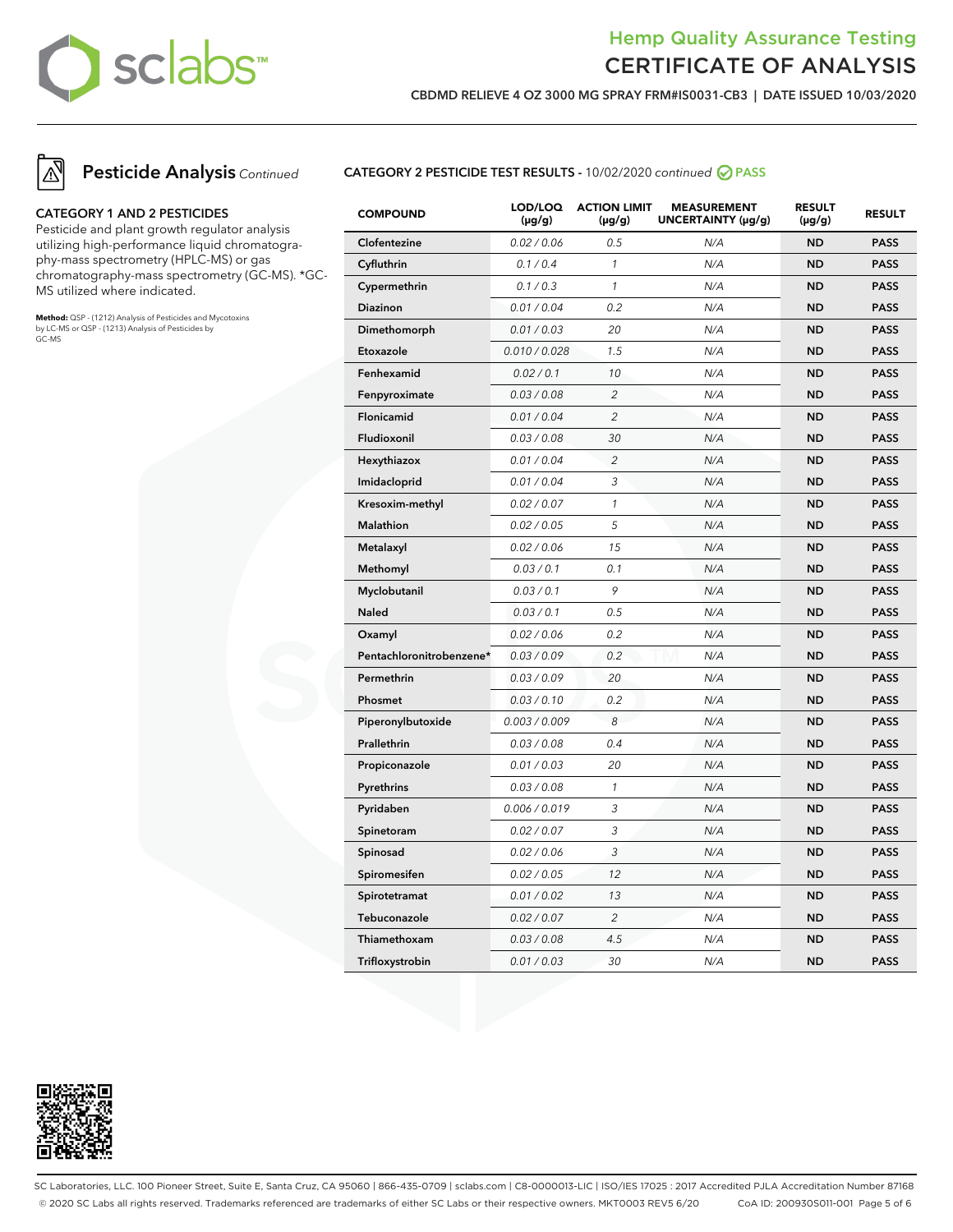

**CBDMD RELIEVE 4 OZ 3000 MG SPRAY FRM#IS0031-CB3 | DATE ISSUED 10/03/2020**



Mycotoxin analysis utilizing high-performance liquid chromatography-mass spectrometry (HPLC-MS).

**Heavy Metals Analysis**

**Microbial Impurities**

Analysis conducted by polymerase chain reaction (PCR) and fluorescence detection of microbial

Heavy metal analysis utilizing inductively coupled plasma-mass spectrometry (ICP-MS).

**Method:** QSP - (1160) Analysis of Heavy Metals by ICP-MS

**Analysis** PCR AND PLATING

**Method:** QSP - (1221) Analysis of Microbial Impurities

Analysis conducted by 3M™ Petrifilm™ and plate counts of microbial impurities. Method: QSP - (6794) Plating with 3M™ Petrifilm<sup>™</sup>

impurities.

**Method:** QSP - (1212) Analysis of Pesticides and Mycotoxins by LC-MS

### **MYCOTOXIN TEST RESULTS -** 10/02/2020 **PASS**

| <b>COMPOUND</b>          | LOD/LOQ<br>(µg/kg) | <b>ACTION LIMIT</b><br>$(\mu g/kg)$ | <b>MEASUREMENT</b><br>UNCERTAINTY (µg/kg) | <b>RESULT</b><br>$(\mu g/kg)$ | <b>RESULT</b> |
|--------------------------|--------------------|-------------------------------------|-------------------------------------------|-------------------------------|---------------|
| <b>Aflatoxin B1</b>      | 2.0/6.0            | 20                                  | N/A                                       | <b>ND</b>                     | <b>PASS</b>   |
| Aflatoxin B <sub>2</sub> | 1.8/5.6            | 20                                  | N/A                                       | <b>ND</b>                     | <b>PASS</b>   |
| <b>Aflatoxin G1</b>      | 1.0/3.1            | 20                                  | N/A                                       | <b>ND</b>                     | <b>PASS</b>   |
| <b>Aflatoxin G2</b>      | 1.2/3.5            | 20                                  | N/A                                       | <b>ND</b>                     | <b>PASS</b>   |
| <b>Total Aflatoxin</b>   |                    | 20                                  |                                           | <b>ND</b>                     | <b>PASS</b>   |
| Ochratoxin A             | 6.3/19.2           | 20                                  | N/A                                       | <b>ND</b>                     | <b>PASS</b>   |

### **HEAVY METALS TEST RESULTS -** 10/02/2020 **PASS**

| <b>COMPOUND</b> | LOD/LOQ<br>$(\mu g/g)$ | <b>ACTION LIMIT</b><br>$(\mu g/g)$ | <b>MEASUREMENT</b><br>UNCERTAINTY (µg/g) | <b>RESULT</b><br>$(\mu g/g)$ | <b>RESULT</b> |
|-----------------|------------------------|------------------------------------|------------------------------------------|------------------------------|---------------|
| Cadmium         | 0.02/0.05              | 0.5                                | N/A                                      | <b>ND</b>                    | <b>PASS</b>   |
| Lead            | 0.04/0.1               | 0.5                                | N/A                                      | <b>ND</b>                    | <b>PASS</b>   |
| Arsenic         | 0.02/0.1               | 1.5                                | N/A                                      | ND                           | <b>PASS</b>   |
| <b>Mercury</b>  | 0.002/0.01             | 3                                  | N/A                                      | <b>ND</b>                    | <b>PASS</b>   |

### **MICROBIAL IMPURITIES TEST RESULTS (PCR) -** 10/03/2020 **PASS**

| <b>COMPOUND</b>                        | <b>ACTION LIMIT</b> | <b>RESULT</b> | <b>RESULT</b> |
|----------------------------------------|---------------------|---------------|---------------|
| Shiga toxin-producing Escherichia coli | Detect              | <b>ND</b>     | <b>PASS</b>   |
| Salmonella spp.                        | Detect              | <b>ND</b>     | <b>PASS</b>   |
| Aspergillus fumigatus                  |                     | <b>NT</b>     |               |
| Aspergillus flavus                     |                     | <b>NT</b>     |               |
| Aspergillus niger                      |                     | <b>NT</b>     |               |
| Aspergillus terreus                    |                     | <b>NT</b>     |               |

### **MICROBIAL IMPURITIES TEST RESULTS (PLATING) -** 10/03/2020 **ND**

| <b>COMPOUND</b>             | <b>RESULT</b><br>(cfu/g) |
|-----------------------------|--------------------------|
| <b>Aerobic Plate Count</b>  | <b>ND</b>                |
| <b>Total Yeast and Mold</b> | <b>ND</b>                |



**NOTES** Photograph of sample provided by client.